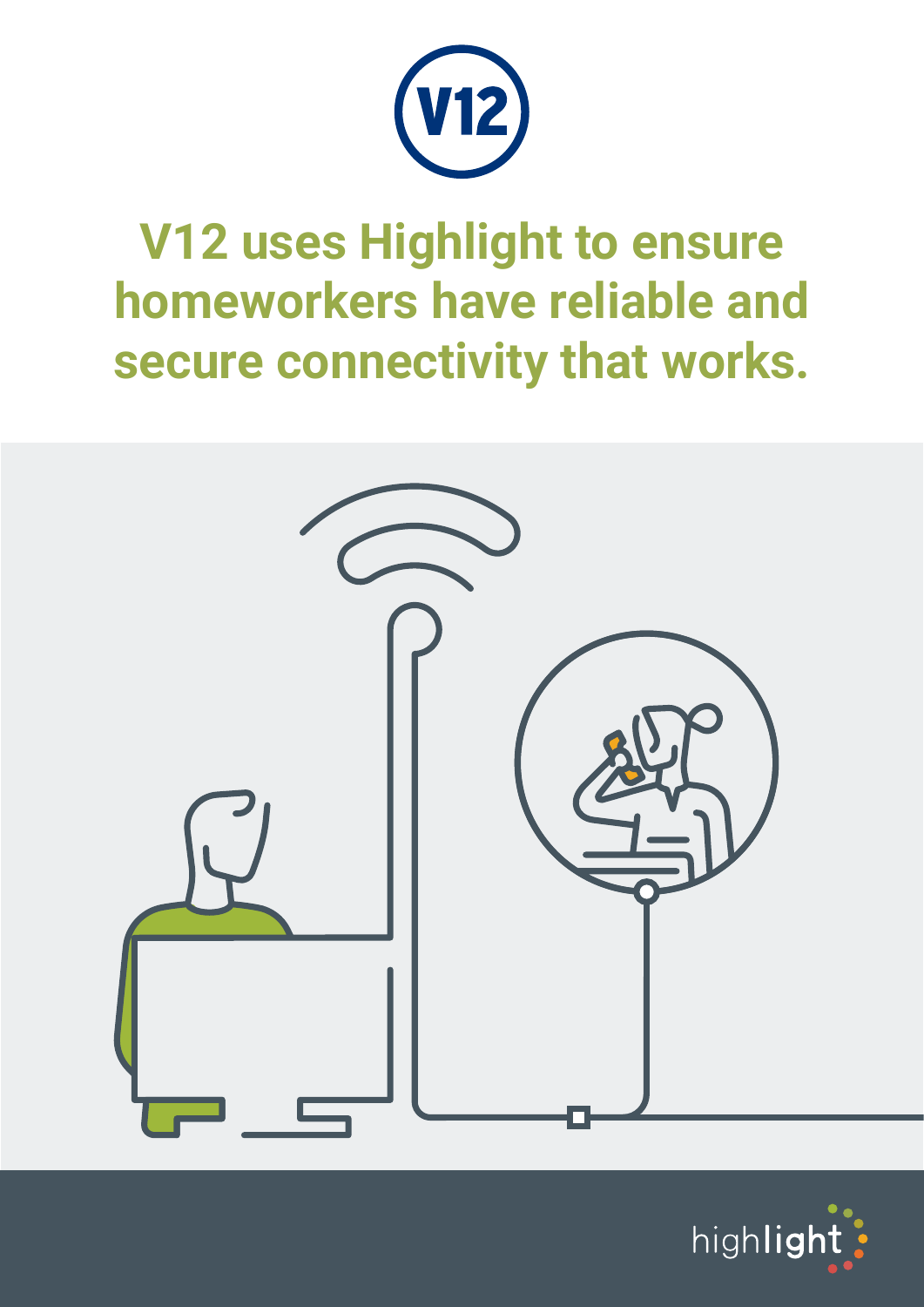### **V12 uses Highlight to ensure homeworkers have reliable and secure connectivity that works.**

A UK Business Leaders survey by V12 Telecom and conducted by Larato in January 2021 looked at how businesses are approaching their technology needs over the next 12 months. Whilst everyone expects to be working from a mix of the office, home or hub, no one is yet sure where it will land.

The big picture is that Covid-19 has forced people to work in a different way. At the start of the pandemic, everyone did what they could to make it work. All string and sticking plasters. For the longer term, businesses now need to formalise the technology they provide to their workers.





The homeworking package from V12 Telecom supported by Highlight is the perfect solution.

V12 Telecom has specialised in providing managed voice, data, and mobile services to enterprise users and partners globally for over 20 years. From the outset, its MD and founder, Charles Rickett, wanted to differentiate V12 by providing and sustaining the best customer experience. Highlight assists V12's continued delivery of a great customer experience by providing a platform that identifies the best network solutions for end users alongside maximum transparency between V12 and its customers.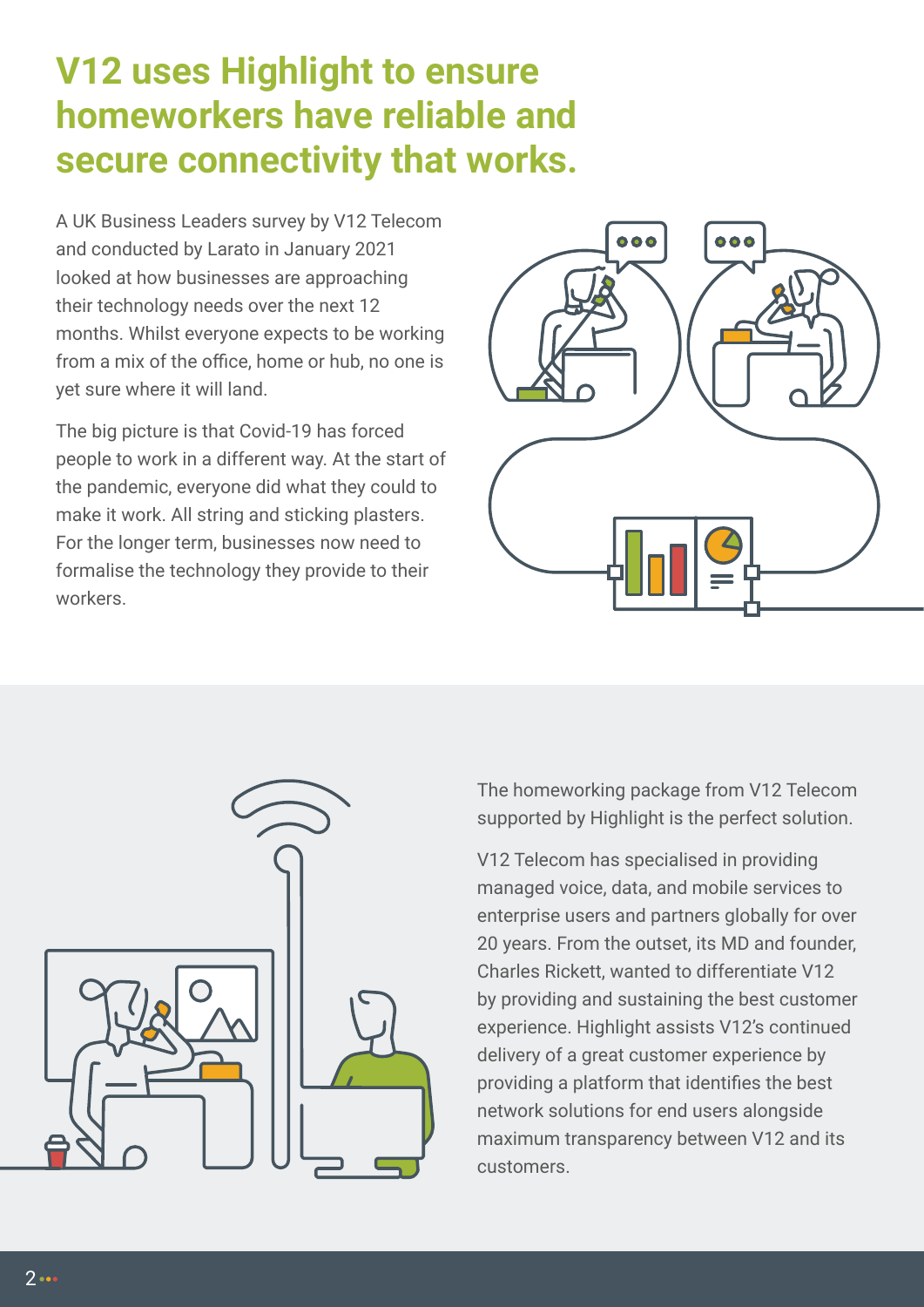#### **Challenge**

According to Charles: *"One of the major lessons of lockdown is that without the right connectivity nothing works. What was once seen as a commodity is now far better understood and highly valued."*



V12's survey revealed that to manage their main telephone lines during the initial lockdown, 54 per cent of businesses forwarded calls to mobiles and 52 per cent relied on expensive third-party call centres. Neither are sustainable solutions. Businesses need to have solid connectivity and a telecoms strategy that fits their business. With the right connectivity, businesses will be able to retain valuable customers as well as access new clients and markets.

*"One of the biggest issues is that homeworkers are having major problems with their connectivity."*

 The use of collaboration technology and video have put a considerable strain on inadequate systems. Users are suffering from telecom faults due to using the wrong technology or having to share a home network. And a patchwork of domestic routers and Wi-Fi repeaters distributed around a home is another major concern considering a reported 30 per cent increase in cyber-crime.

*"Most businesses appreciate the tangible benefits in having a distributed workforce,"* he adds. *"It can save money, make teams more productive and it can improve customer service. Not least, if a business fails to offer flexible working in today's market, they are unlikely to attract or retain the best people and those with scarcer skills. This was reflected in our survey when over half of the companies said they are looking to invest in business-grade connectivity for their homeworkers.They want their staff to have a secure, managed connection to the corporate network."* 

However, businesses cannot simply go to a website and buy the technology they need. The difficulty with homeworking is that every location is different, so a one-size-fits-all solution will not work. For a home office, the user needs a reliable and secure connection to the company network. This may include all manner of technologies from virtual private networks, broadband, encrypted mobile connections and other options.

The bottom line is that it needs to be always available, high quality and it needs to be secure.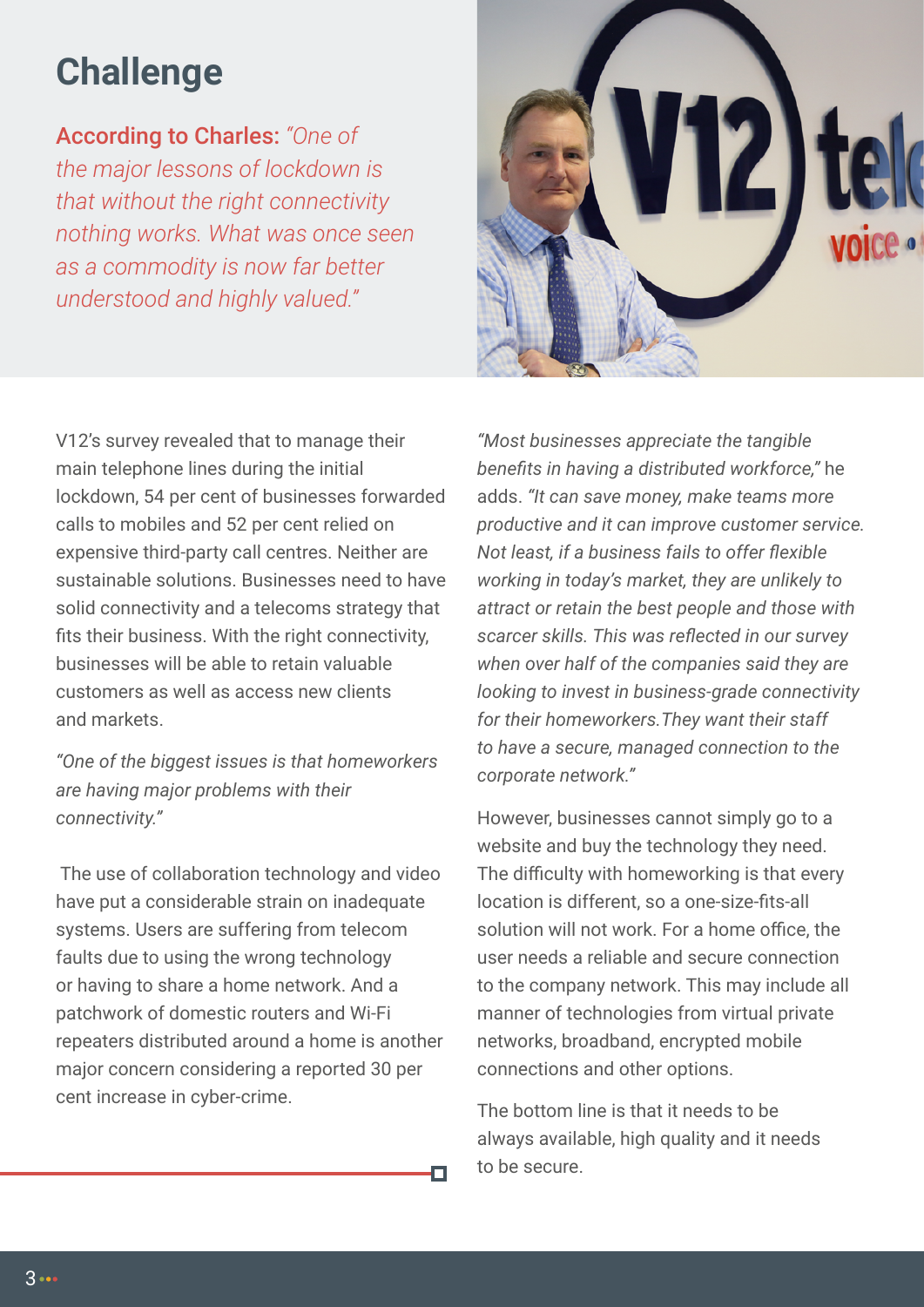### **Solution**

V12 has developed a connectivity package for the homeworker. Charles and his team make sure that customers buy and use the right solution for their needs. These can be complex, and V12's expertise is in ensuring a customer gets the outcomes they need for their business.

Charles is very familiar with challenging telecoms requirements having clients located in remote rainforests and ocean swept oil rigs. Whilst homeworkers rarely present such tricky conditions, he knows the best telecoms strategy to deploy and works with the best providers and IT partners alongside Highlight to ensure the underlying infrastructure is resilient.

As an example, the CEO of a large company was sharing his home broadband with three others in his household. Video calls were poor quality and would often freeze during important discussions. By creating a bespoke solution (any details?) V12 was able to save him money and increase his security.

*"Every homeworking proposition is unique. Users live in different places where the connectivity is always variable. We need to be flexible in how we put services together. Highlight ensures that the technology we select delivers the outcomes our customers want from a business and service perspective. It helps us ensure users get the right experience across the various suppliers."*



*"Many people might describe Highlight as monitoring. It's much more! Monitoring in the telecoms sector tends to be very technical and intangible. With Highlight, I get a rounded picture of the services my customers are getting. This enables me to deliver the right services, the right equipment and the very best of service and support. It also allows me to mix and match the providers and connectivity for each customer. The strength of Highlight is that the system doesn't care what we use."*



Decisions need to be made about getting businesses in the right shape to support a distributed workforce. Businesses need to consider if the technology being purchased today will need changing in a few years. For example, BT is switching off the analogue telephone network in 2025. This will impact things like pagers, burglar alarms and fire alarms which will need to be connected to a different technology.

Businesses need to have a simple and effective solution for both business customers and their users. When a single mass solution will not work for every home user, the best route is expert advice and recommendation from a trust supplier.